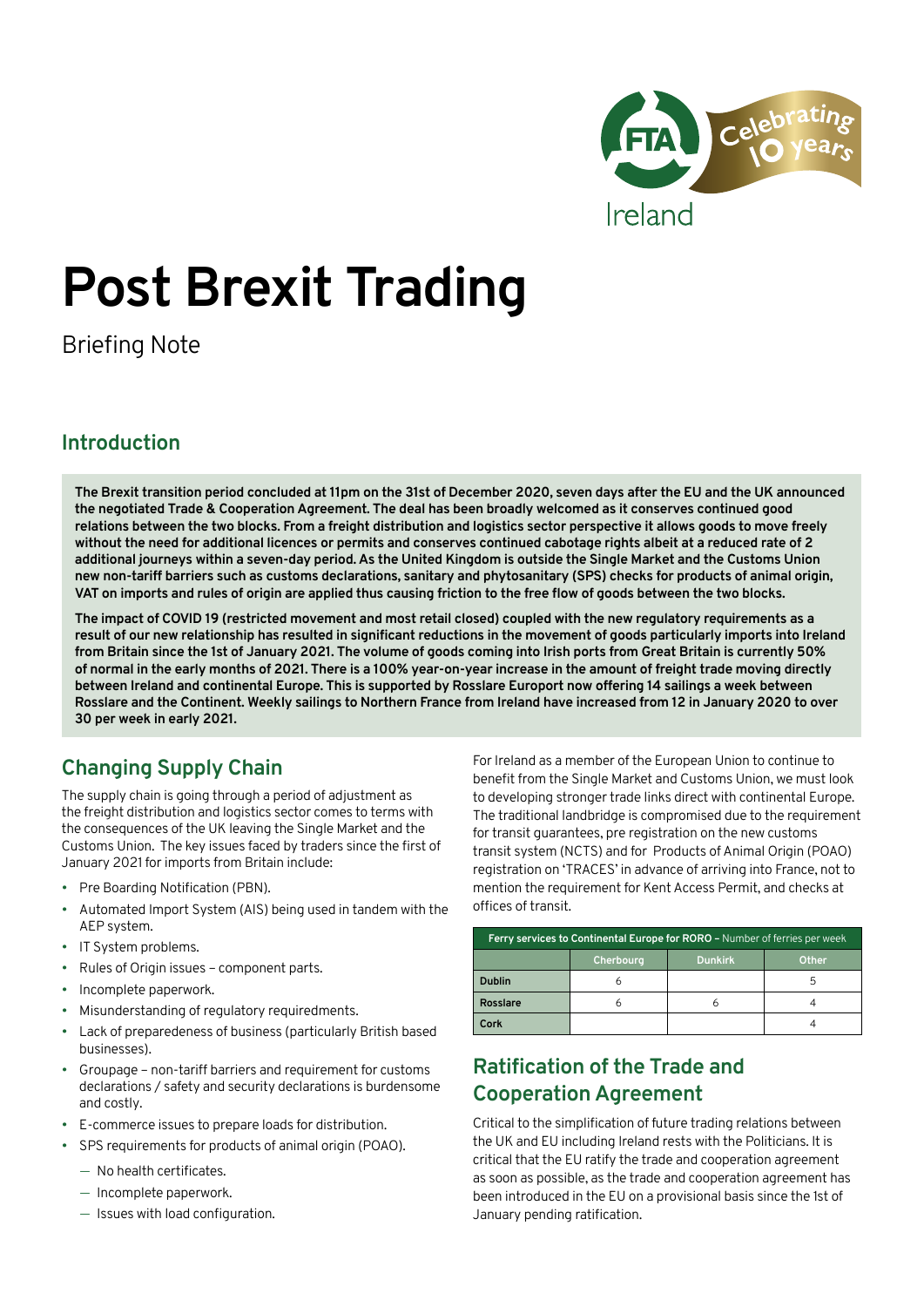When ratification is concluded, the partnership council and specialised sub-committees can be established that provide more of a focal point to deliver simplifications through trusted trader schemes, for industry and builds political structures that will support this. The trade agreement highlights trusted trader programmes such as AEO and potential for some SPS check simplifications to be introduced. The ratification of the agreement will accelerate at a political level the focus on these arrangements to the benefit of industry.

# **Specialised Committees**

The Partnership Council (co-chaired at ministerial level – EU Commission & UK Minister) will oversee the attainment of objectives and will meet at least once per year. It establishes and dissolves trade specialised committees.

- The EU Co-Chair of the partnership council will be the Vice President of interinstitutional relations and foresight.
- Specialised committees will be established for Road Transport and a Trade Specialised Committee will be established for Goods, customs cooperation and rules of origin.

The establishment of these committees are essential to the functioning of the trade and cooperation agreement.

Delays to the committees establishment due to the delay in ratification means that there will be delays in improving the possibility of easements for the movement of freight between the two blocks.

## **Roles and Responsibilities**

Who is responsible for the consignment?

- This needs to be agreed and defined.
- Role of the driver he/she is the point of contact with enforcement authorities.



## *Role of the Declarant*

- Availability and support agreed.
- Arrangements in the event of incorrect paperwork.

## *Customs*

- 6% documentary checks.
- 2% physical checks.

## *DAFM*

- 100% documentary checks for goods of animal origin, live animals, plants.
- On Average 30% physical checks.

The importance of determining and understanding roles and responsibilities is crucial in delivering efficient post Brexit supply chains. Hauliers must have confidence that the consignor, consignee and freight forwarder are all working in tandem to ensure all paperwork is correct.

It is important to understand how the enforcement regime functions and what the rules of engagements are. Physical and documentary inspections from a revenue perspective are supposed to be intelligence led. That is to say it is a risk management process and those with a reputation or indeed with suspicion of not complying will always be the prime targets for inspections. Therefore, all need to put their best foot forward in developing a robust compliance reputation. The EU mandates that customs checks should be on average 6% for documentary checks and 2% for physical load checks. To date, it has been reported that between 20 and 30% of vehicles arriving into Dublin and Rosslare have been called for either documentary or physical checks.

Products of animal origin (POAO) require 30-50% physical check requirements and 100% documentary checks (apart from transit goods). Understanding this is important in attributing blame for delayed deliveries. All in the supply chain must work together to agree responsibilities and to have contingencies for delays. This will require revision of current practices.

## **FTA Ireland Post Brexit Trading survey results**

FTA Ireland carried out a survey of our members in the final week of February and 1st week of March to assess their experience to date of the impact of the new trading environment on their business.

In line with well documented evidence respondents have seen a reduction of exports (50%) to GB from Ireland and 58% reduction on imports from GB up to early March 2021.

**1 Have you experienced a reduction in trade volumes for exports to GB from Ireland since the 1st of January 2021 to date compared to the same period in 2020?**

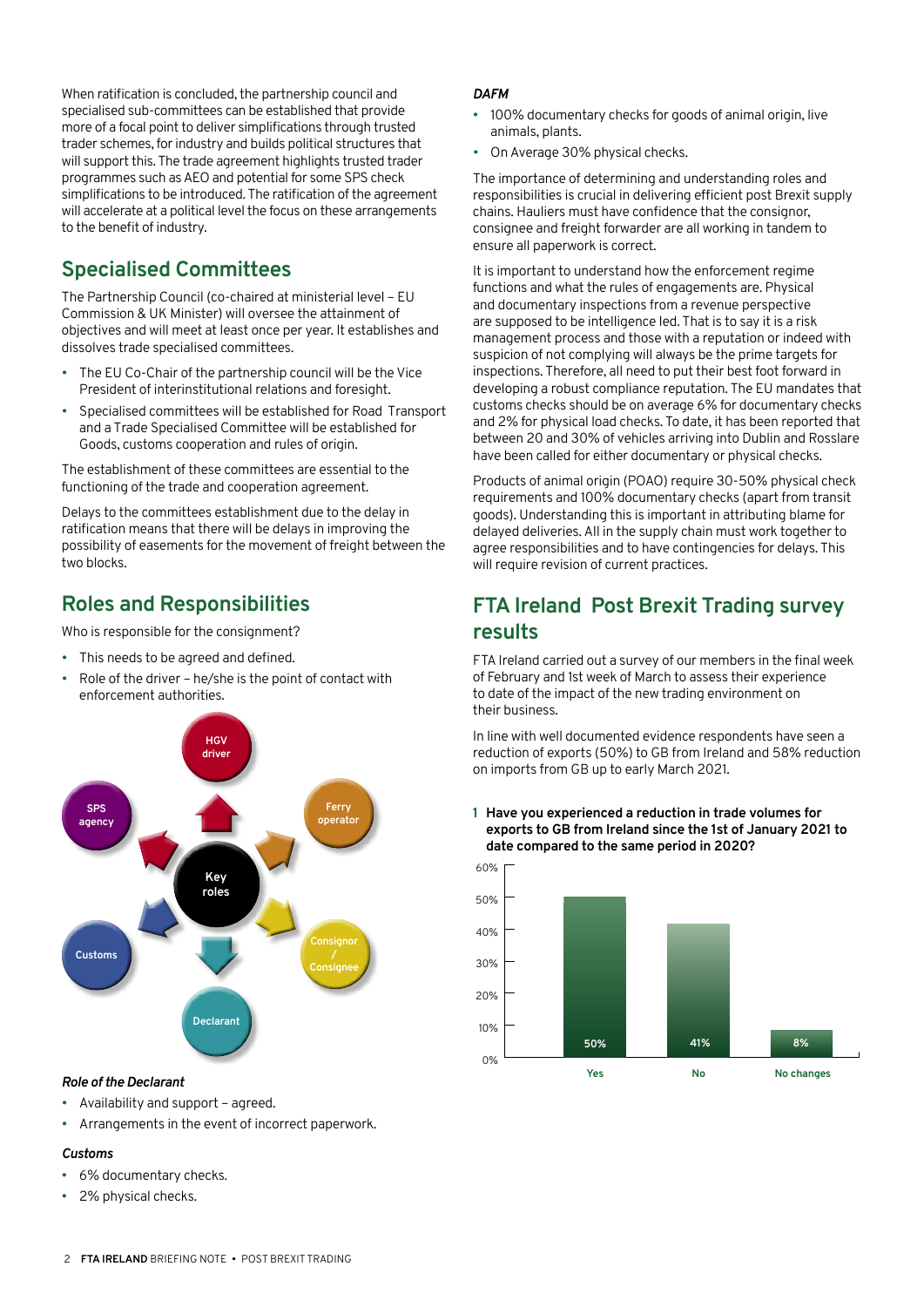

**2 Have you experienced a reduction in trade volumes for imports to Ireland from GB since the 1st of January 2021 to** 

Looking at the comparison between how members have moved goods pre and post Brexit we find that 41% used the landbridge before the 1st of January and since then there has been a 60% reduction in this route. Those that used both the landbridge and direct routes has remained steady and are included in the 16% using the landbridge since January. 16% of members are using the new Dunkirk route and 33% are using both the Dunkirk and other direct routes.

#### **3 When transporting Goods to Continental Europe what trade routes did you use before Brexit?**



**4 When transporting Goods to Continental Europe what trade routes have you used post Brexit since 1st of January 2021?**



**5 When do you expect to go back to regular volumes compared to the same period last year?**



Of concern is that 46% of respondents do not expect to go back to the same levels of trade with 38% expecting to return to normal levels in the near future and 15% have seen no changes in volumes.

Some of the key issues experienced include:

- Losing customers due to Brexit.
- New trade with Europe.
- UK suppliers not supplying Ireland anymore.
- IT issues.
	- Systems issues.
	- Duplication of data.
	- GB unprepared.
	- Issue for groupage.
	- **6 On average, what proportion of your vehicle/trailer import movements have been called to Revenue for documentary and or physical inspections?**



60% of respondents indicated that up to 10% of their fleet had been called for inspection by the Irish Revenue; 10% saw no impact and 30% have seen over 21% of their fleet called for inspection. This suggests that there is a comprehensive implementation of the rules at Irish ports and it also indicates that the vast majority are seeing low volumes of inspections by the authorities.